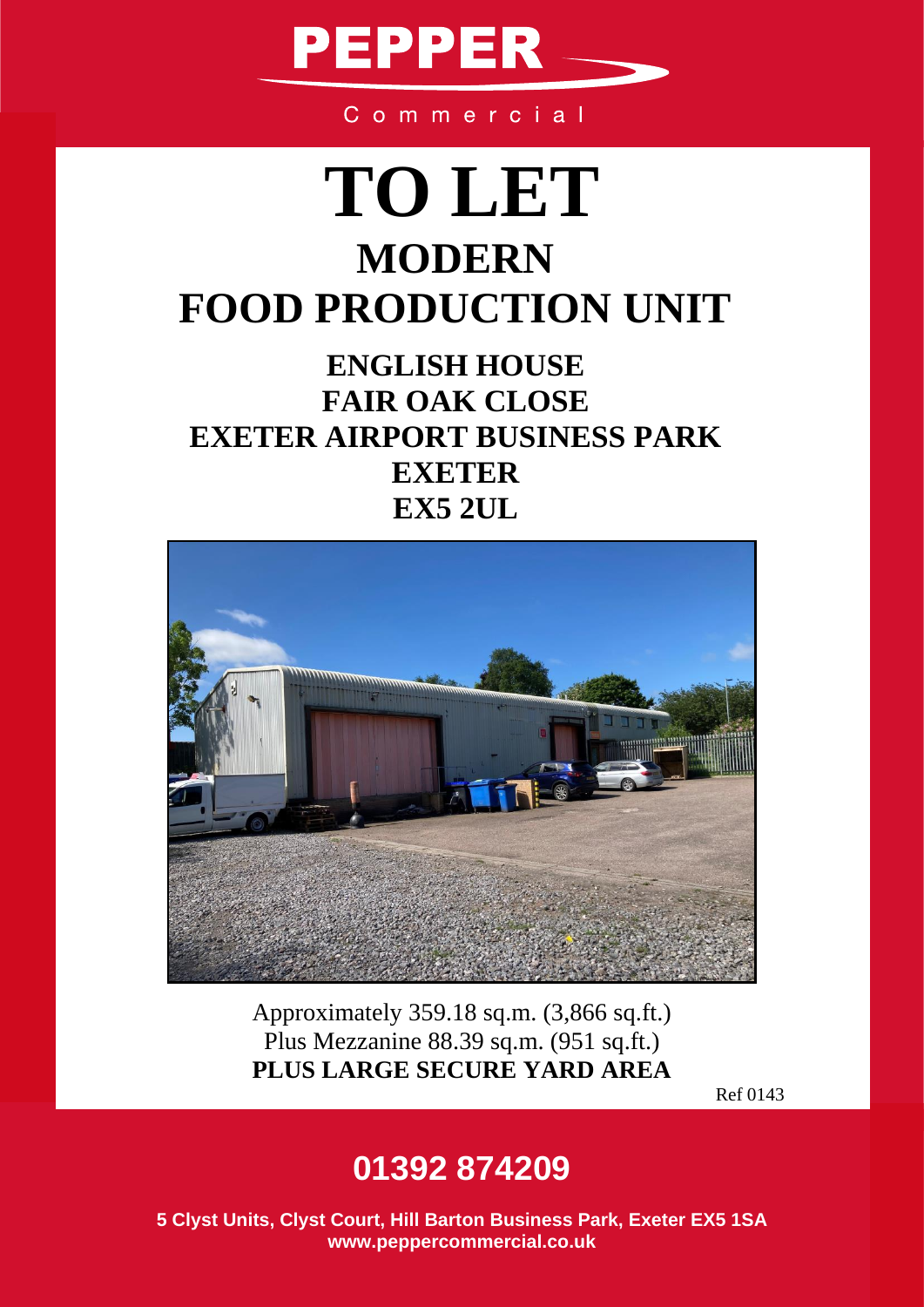## **PEPPER**

#### Commercial

#### **SITUATION AND DESCRIPTION**

The premises are well located on the Exeter Airport Business Park, 2km East of Junction 29 of the M5 Motorway and adjacent to the A30 dual carriageway. The area has a wide range of industrial/storage occupiers including Sparex, Carling Technologies Limited and J & R Food Service, as well as office occupiers such as Wain Homes South West.

The premises comprise a detached modern steel framed industrial unit on a large fenced and gated site. To the front elevation facing the main estate road there is a 2-storey concrete office section currently configured as offices at first floor with storage under. Internally the present occupier has constructed a clean area for food production within a ventilated timber structure. The area has cooking, and food preparation equipment for which details are available upon request.

#### **ACCOMMODATION**

Brief details of the accommodation with approximate dimensions are as follows:

|                   | Metric    | Imperial     |
|-------------------|-----------|--------------|
| Unit depth        | 28.85 m   | 94'6''       |
| Unit width        | 12.45 m   | 40'10''      |
| <b>SUB TOTAL</b>  | 359.18 m2 | 3,866 sq.ft. |
| Mezzanine offices | 88.39 m2  | $951$ sq.ft  |
| <b>TOTAL</b>      | 447.57 m2 | 4,817 sq.ft. |

#### **PRINCIPLE FEATURES INCLUDE:**

- Modern development.
- Low site cover
- Fenced & gated yard
- Detached unit
- Fully equipped as food production unit

#### **VAT**

All figures quoted are plus VAT where chargeable.

#### **TENURE**

The property is currently held by way of an existing 10-year lease from 5<sup>th</sup> October 2020.

#### **BREAK DATE**

There is the option to determine the lease on  $5<sup>th</sup>$ October 2025 subject to giving at last 6 months' notice.

#### **RENT**

The current rent reserved under the lease is £27,000 p.a.

#### **ENERGY PERFORMANCE CERTIFICATE**

The property has the following energy assessment rating: D

#### **BUSINESS RATES**

We have gained the following information via the Valuation Office Web site. Units 1 & 2 Rateable Value: £22,250 Rates Payable: £11,102 p.a. (x 49.9p 2022/3) **YOU ARE ADVISED TO CHECK**

#### **REPAIRING LIABILITY**

by reference to a schedule of condition. The repairing liability is restricted under the lease

#### **EXCLUDED LEASE**

**LEASE** The lease is excluded from the security of tenure of The Landlord & Tenant Act

#### **VIEWING**

Strictly by prior appointment only with the sole agent, for the attention of Adam Parsons **07808 473248**

#### **VAT**

All figures quoted are plus VAT where chargeable.

#### **LEGAL COSTS**

Each party are to bear their own legal cost in any transaction.

### **Tel: 01392 874209 Web: [www.peppercommercial.co.uk](http://www.peppercommercial.co.uk/) 5 Clyst Units, Clyst Court, Hill Barton Business Park, Exeter EX5 1SA**

Pepper Commercial (Exeter) Ltd, for themselves and for the vendor of this property, or as the case may be, lessor whose agents they are, give notice that: i) these particulars are intended for guidance only. They are prepared and issued in good faith and are intended to give a fair description but do not constitute part of any offer or contract. Any information given should not be relied on as a statement or representation of fact or that the property or it's services are in good condition. ii) Pepper Commercial (Exeter) Ltd have not made any investigations into the existence or otherwise of any issues concerning pollution and potential land, air and water contamination. The purchaser is responsible for making his or her own enquiries in this regard. iii) Neither Pepper Commercial (Exeter) Ltd nor any of their employees has any authority to make or give any representation or warranty whatsoever in relation to the property. iv) The images show only certain parts and aspects of the property at the time they were taken/created. Any areas, measurements or distances given are approximate only. Any plans are for identification only. v) An occupier should not rely upon the Use stated in these particulars and should check their proposed use with the relevant Planning Authority.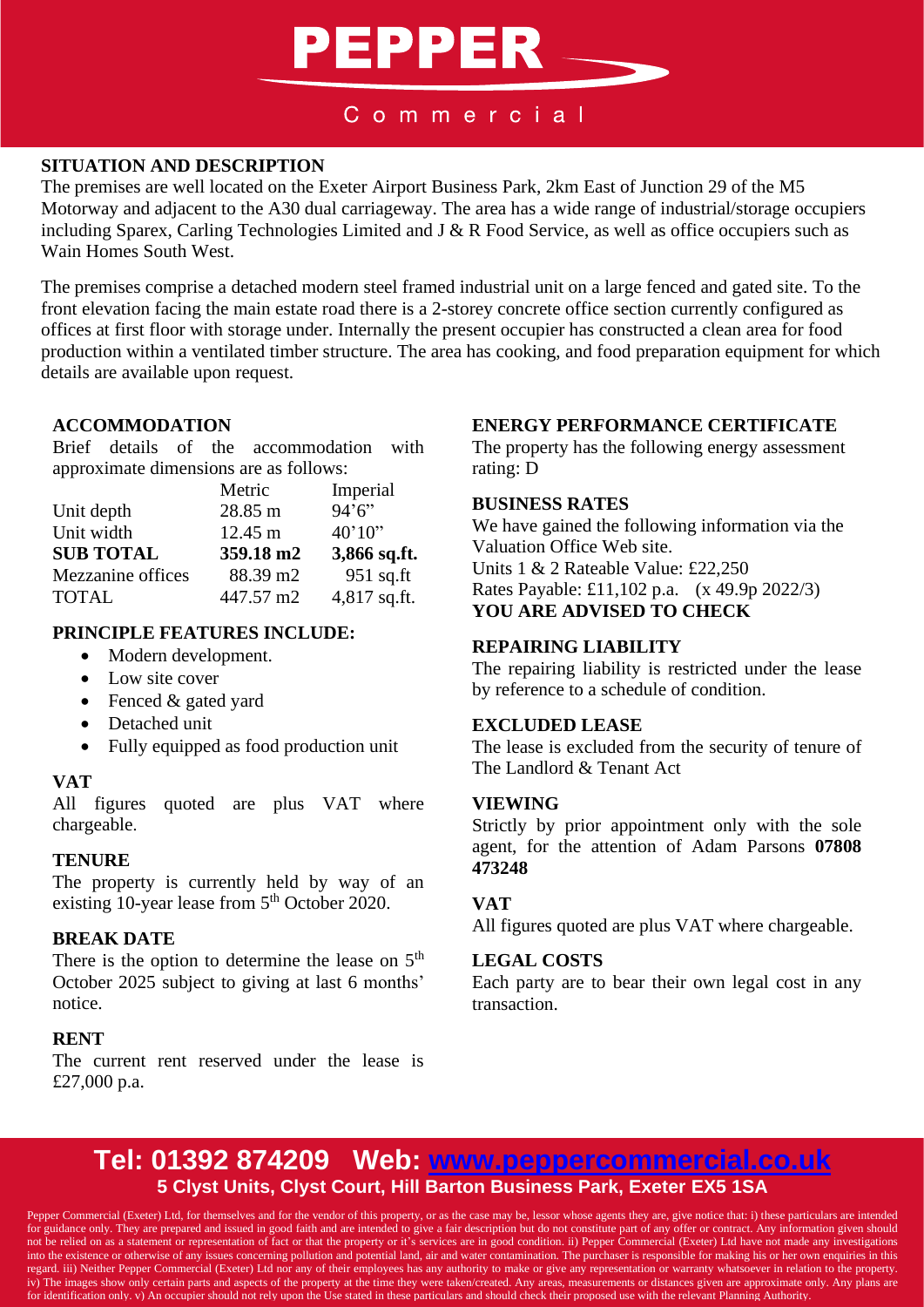# **PEPPER**

Commercial

#### **TENANTS FIXTURES & FITTINGS**

The current tenant has installed approximately in excess of £200,000 worth of catering equipment in the unit, built a clean ventilated production area and several cold and freezer rooms. All this is presently subject to a lease agreement, details are available upon request.

#### **PREMIUM**

£50,000 for the balance of the lease and the opportunity to take over the existing agreements.



#### Commercial

Adam Parsons

07808 473248 [ap@peppercommercial.co.uk](mailto:ap@peppercommercial.co.uk)



### **Tel: 01392 874209 Web: [www.peppercommercial.co.uk](http://www.peppercommercial.co.uk/) 5 Clyst Units, Clyst Court, Hill Barton Business Park, Exeter EX5 1SA**

Pepper Commercial (Exeter) Ltd, for themselves and for the vendor of this property, or as the case may be, lessor whose agents they are, give notice that: i) these particulars are intended for guidance only. They are prepared and issued in good faith and are intended to give a fair description but do not constitute part of any offer or contract. Any information given should not be relied on as a statement or representation of fact or that the property or it's services are in good condition. ii) Pepper Commercial (Exeter) Ltd have not made any investigations into the existence or otherwise of any issues concerning pollution and potential land, air and water contamination. The purchaser is responsible for making his or her own enquiries in this regard. iii) Neither Pepper Commercial (Exeter) Ltd nor any of their employees has any authority to make or give any representation or warranty whatsoever in relation to the property. iv) The images show only certain parts and aspects of the property at the time they were taken/created. Any areas, measurements or distances given are approximate only. Any plans are for identification only. v) An occupier should not rely upon the Use stated in these particulars and should check their proposed use with the relevant Planning Authority.